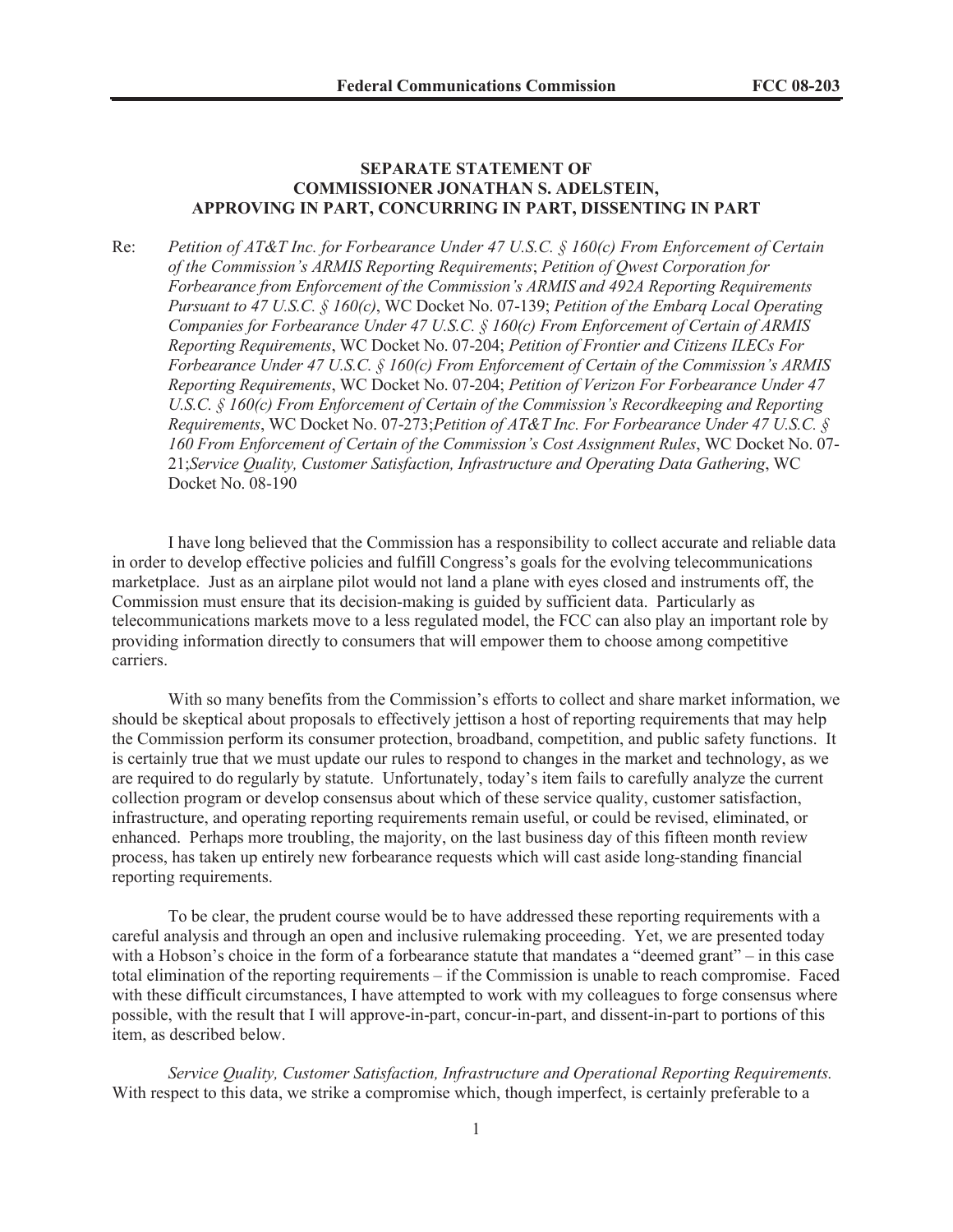wholesale scrapping of these reporting requirements. State public utility commissions, consumer advocates, providers, and representatives of communications workers alike have stressed the utility of this data and have urged the Commission to take a more calibrated approach. So, I appreciate my colleagues' willingness to accommodate my desire to explore these issues more fully. Indeed, my support for this item was dependent on the Commission's decision to condition forbearance on the reporting carriers' commitment to continue this data collection for two years, while the Commission considers whether to modify these rules and apply them to a broader class of carriers. Specifically, the Order requires the reporting carriers continue filing this data for two additional years and to continue to publicly report the service quality and customer satisfaction data during this time. These conditions are essential for my support of this item, though I can only concur to the portions of this Order that rely on flawed analysis to conclude that forbearance is appropriate at all.

My support for this item was also dependent on the Commission's decision to open a Notice of Proposed Rulemaking which recognizes that this information may be useful to the Commission and consumers, particularly if collected from a broader range of providers. Notably, eight years ago, the Commission proposed to do exactly that – to revise, pare back, and in some cases, enhance many of these same reporting requirements. Certainly, eight years should have been sufficient time to have addressed this in an ordered fashion. At a minimum, having had fifteen months warning that we would have to address this by today, it is disappointing that the Commission failed to pursue a thoughtful and comprehensive rulemaking process.

Now, faced with this imminent deadline, the Commission pivots to this awkward two step process – forbearing from these reporting requirements, while at the same time seeking comment on whether those same requirements should be applied to all carriers. While this is certainly putting the cart before horse, this compromise is far better than immediate and precipitous elimination of all of the rules. It will give the Commission another opportunity to foster a collaborative approach, to engage State commissions, consumer advocates, carriers, and other interested parties, to narrow the differences, and perhaps to develop consensus. Now that we have this brief window of opportunity, I hope and expect that the Commission and outside parties will engage constructively and creatively in an effort to derive meaningful reporting requirements to be filed by a broader set of industry players that will assist policymakers and consumers. To that end, I'd like to acknowledge the efforts of AT&T and the Communications Workers of America to develop commitments that form the basis of this Order. That should be an encouraging sign as we move on to the next phase of this proceeding.

*Financial Reporting Requirements*. In a surprise conclusion to this proceeding, the Commission also grants two additional forbearance requests from our financial reporting requirements. Adding these new sections of the Order on the last business day cuts short outside parties' opportunity to make their views heard and denies all Commissioners the opportunity to gain the benefit of this input. This cavalier approach to the forbearance process is disappointing given the many concerns that have already been raised by Congress.

Even setting those concerns aside, elimination of these cost assignment and allocation rules undermines the Commission's ability to promote competition, consumer confidence, investor security, and the public interest, as Commissioner Copps and I detailed in our joint statement earlier this year.<sup>1</sup> It

<sup>&</sup>lt;sup>1</sup> See Joint Statement of Commissioners Michael J. Copps and Jonathan S. Adelstein, Dissenting, *Petition of AT&T Inc. For Forbearance Under 47 U.S.C. §160 From Enforcement of Certain of the Commission's Cost Assignment Rules,Petition of BellSouth Telecommunications, Inc. For Forbearance Under 47 U.S.C. §160 From Enforcement of*  (continued….)